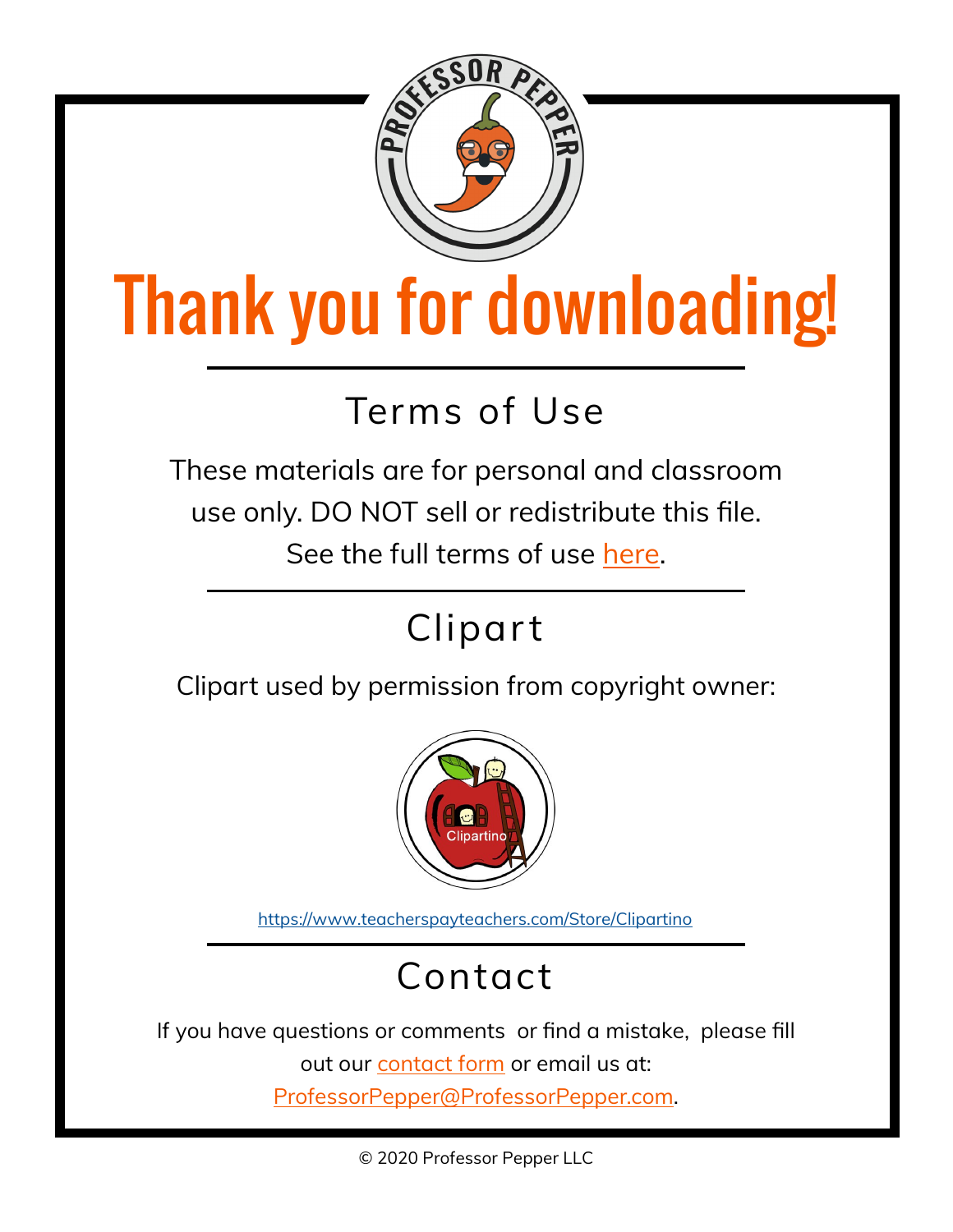| <b>NÚMERO</b>   | <b>INGLÉS</b>                                     | <b>VERBO</b> | <b>ESPAÑOL</b>                     | <b>VERBO</b>   |
|-----------------|---------------------------------------------------|--------------|------------------------------------|----------------|
| <b>SINGULAR</b> | $\mathbf I$                                       | <b>HAVE</b>  | YO                                 | <b>TENGO</b>   |
| SINGULAR        | YOU<br>(FRIENDLY)                                 | <b>HAVE</b>  | ΤÚ                                 | <b>TIENES</b>  |
| SINGULAR        | <b>HE</b><br><b>SHE</b><br>$\mathsf{I}\mathsf{T}$ | <b>HAS</b>   | ÉL<br><b>ELLA</b>                  | <b>TIENE</b>   |
| SINGULAR        | YOU<br>(FORMAL)                                   | <b>HAVE</b>  | <b>USTED</b><br>(UD.)              | <b>TIENE</b>   |
| PLURAL          | WE                                                | <b>HAVE</b>  | <b>NOSOTROS</b><br><b>NOSOTRAS</b> | <b>TENEMOS</b> |
| PLURAL          | YOU ALL<br>(SPAIN)<br>(Y'ALL, YOU<br>GUYS)        | <b>HAVE</b>  | <b>VOSOTROS</b><br><b>VOSOTRAS</b> | <b>TENÉIS</b>  |
| PLURAL          | <b>THEY</b>                                       | <b>HAVE</b>  | <b>ELLOS</b><br><b>ELLAS</b>       | <b>TIENEN</b>  |
| PLURAL          | YOU ALL                                           | <b>HAVE</b>  | <b>USTEDES</b><br>(UDS.)           | <b>TIENEN</b>  |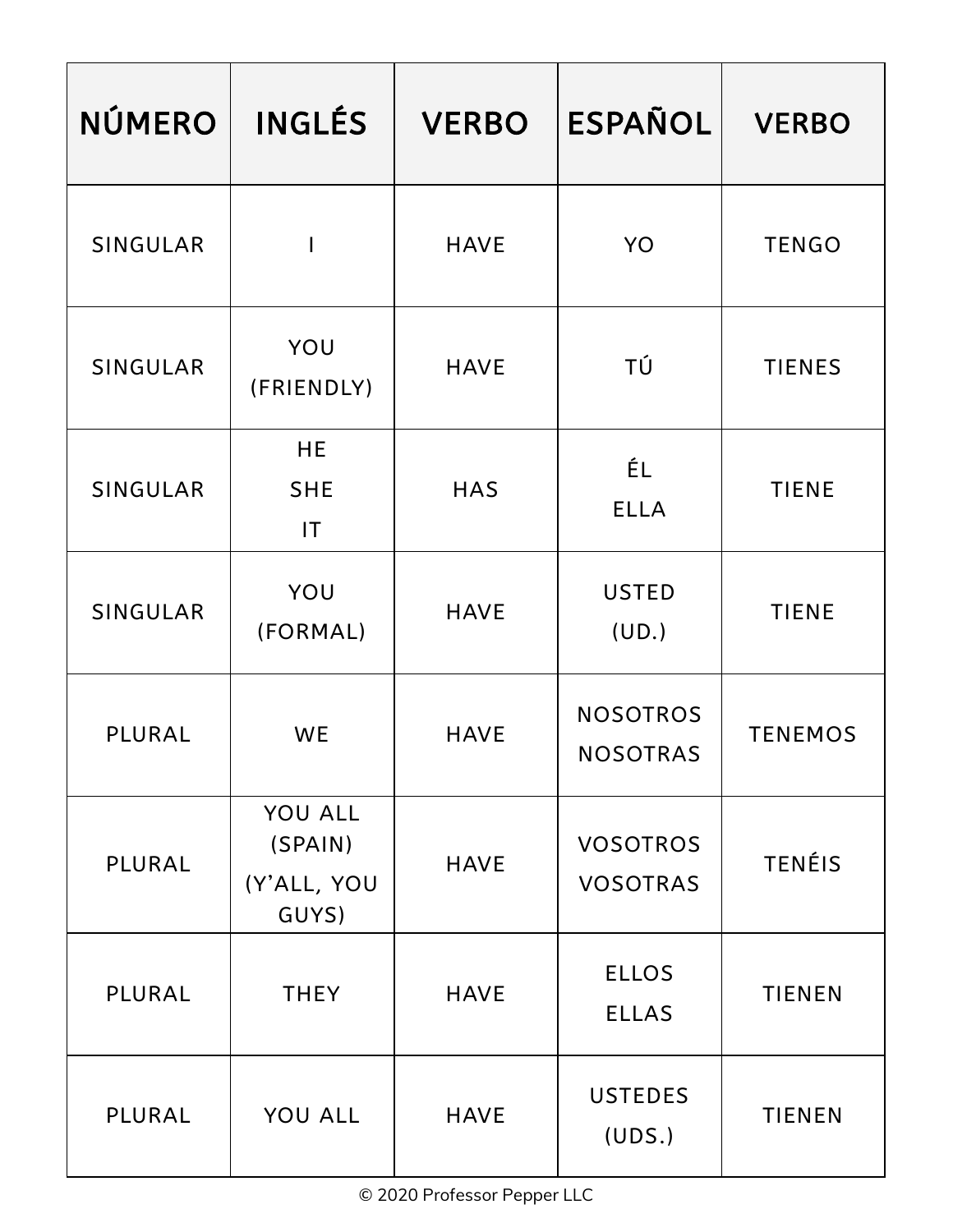| <b>PÁGINA</b> | <b>ESPAÑOL</b>                                         | INGLÉS                                              | APUNTE/<br><b>NOTA</b>                                                                                                                                                                                                                                                                                                                              |
|---------------|--------------------------------------------------------|-----------------------------------------------------|-----------------------------------------------------------------------------------------------------------------------------------------------------------------------------------------------------------------------------------------------------------------------------------------------------------------------------------------------------|
| Page 1        | Mariposa, Mariposa                                     | Butterfly, Butterfly                                | Title                                                                                                                                                                                                                                                                                                                                               |
| Page 2        | El libro de                                            | The book of                                         |                                                                                                                                                                                                                                                                                                                                                     |
| Page 3        | Mariposa, mariposa*,<br>¿por qué no tienes<br>manchas? | Butterfly, butterfly*, why<br>don't you have spots? | *The noted words<br>could also be<br>capitalized as<br>names/proper<br>nouns.<br>For<br>example:<br>"Butterfly,<br>Butterfly"<br>or "Ladybugs,<br>Ladybugs."<br>*También se<br>puede escribir<br>las palabras<br>indicadas con<br>letras<br>mayúsculas<br>iniciales,<br>como si fueran<br>nombres propios<br>o ejemplos de<br>antro-<br>pomorfismo. |
| Page 4        | ¿no tengo manchas?<br>¿qué son manchas?                | I don't have spots?<br>What are spots?              |                                                                                                                                                                                                                                                                                                                                                     |
| Page 5        | Abeja grande,<br>abeja grande*,<br>¿tienes manchas?    | Big bee, big bee*,<br>do you have spots?            |                                                                                                                                                                                                                                                                                                                                                     |
| Page 6        | Yo, no, mariposa*.<br>Tengo rayas.                     | I don't, butterfly*. I have<br>stripes.             |                                                                                                                                                                                                                                                                                                                                                     |
| Page 7        | Libélula, libélula,<br>¿tienes manchas?                | Dragonfly, dragonfly, do<br>you have spots?         |                                                                                                                                                                                                                                                                                                                                                     |
| Page 8        | Yo, no, mariposa*.<br>Tengo cuatro alas<br>pequeñas.   | I don't, butterfly*. I have<br>four little wings.   |                                                                                                                                                                                                                                                                                                                                                     |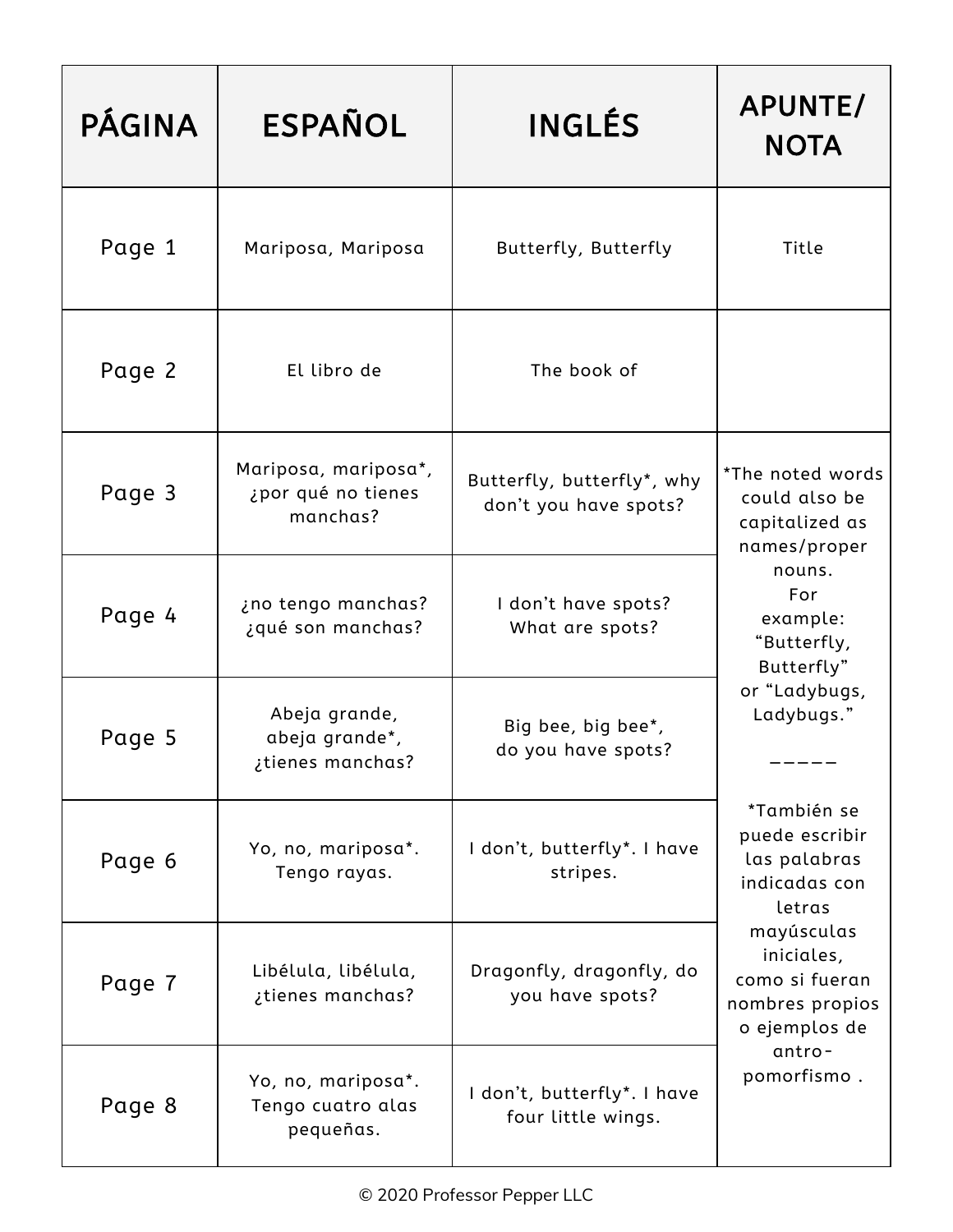| <b>PÁGINA</b>                                                            | <b>ESPAÑOL</b><br>(USTEDES)                                         | <b>INGLÉS</b>                                             | APUNTE/<br><b>NOTA</b>                                                                                  |
|--------------------------------------------------------------------------|---------------------------------------------------------------------|-----------------------------------------------------------|---------------------------------------------------------------------------------------------------------|
| Page 9                                                                   | Araña grande, araña<br>grande*,<br>¿tienes manchas?                 | Big spider, big spider*,<br>do you have spots?            |                                                                                                         |
| Yo, no, mariposa*.<br>Page 10<br>Tengo ocho patas<br>delgadas.           |                                                                     | I don't, butterfly*. I have<br>eight skinny legs.         | *The noted words<br>could also be<br>capitalized as<br>names/proper                                     |
| Page 11                                                                  | Escarabajos pequeños,<br>escarabajos pequeños*,<br>¿tienen manchas? | Little beetles, little<br>beetles*, do you have<br>spots? | nouns.<br>For<br>example:<br>"Butterfly,<br>Butterfly"<br>or "Ladybugs,<br>Ladybugs."                   |
| Page 12                                                                  | Nosotros, no,<br>mariposa*. Tenemos<br>mandíbulas largas.           | We don't, butterfly*.<br>We have long mandibles.          |                                                                                                         |
| Hormigas pequeñas,<br>Page 13<br>hormigas pequeñas*,<br>¿tienen manchas? |                                                                     | Little ants, little ants*,<br>do you have spots?          | *También se<br>puede escribir<br>las palabras<br>indicadas con<br>letras                                |
| Page 14                                                                  | Nosotras, no,<br>mariposa*.<br>No tenemos manchas.                  | We don't, butterfly*.<br>We don't have spots.             | mayúsculas<br>iniciales,<br>como si fueran<br>nombres propios<br>o ejemplos de<br>antro-<br>pomorfismo. |
| Page 15                                                                  | Mariquitas, mariquitas*,<br>¿tienen manchas?                        | Ladybugs, ladybugs*,<br>do you have spots?                |                                                                                                         |
| Page 16                                                                  | Nosotras, sí, mariposa*.<br>Tenemos muchas<br>manchas.              | We do, butterfly*.<br>We have lots of spots.              |                                                                                                         |